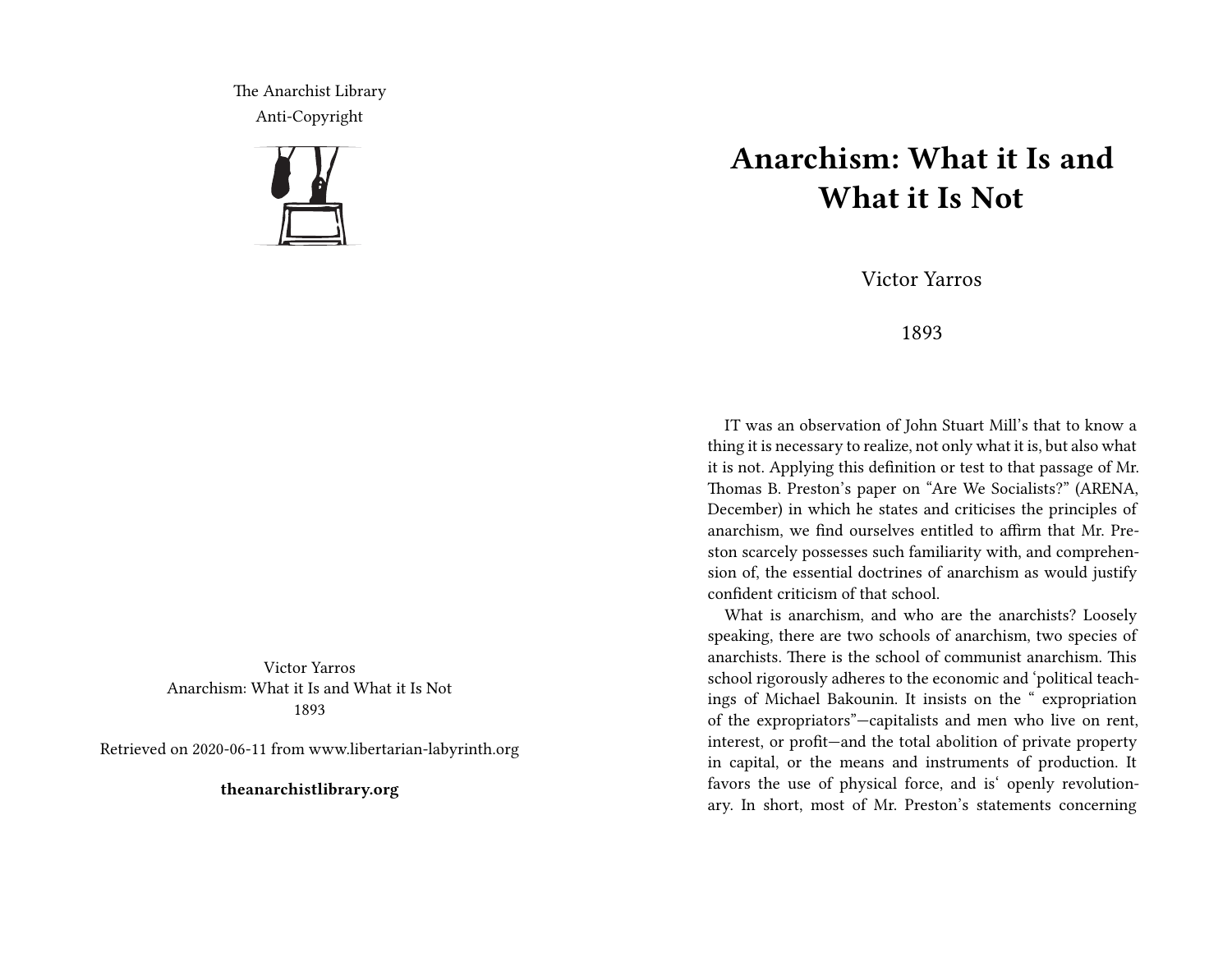anarchists certainly may be accepted as~ tolerably exact with reference to this school. The school to which Mr. Preston's predications do not apply is that of individualist anarchism. Strictly speaking, this school is the only one in the field which possesses the right to the term " anarchist," since, as will presently be established, it is the only school which logically and consistently follows out the principle of non-interference with personal liberty. Whether it carries out the principle specified "to an exaggerated absurdity," is, of course, a matter of opinion; but before delivering any judgment, let us ascertain the precise significance of the principle of " personal liberty" espoused by the individualist anarchists.

Few are aware that the anarchistic principle of "personal liberty" is absolutely coincident with the famous Spencerian "first principle of human happiness,"—the principle of "equal freedom,"—to which precise expression is given in the following formula: Every man is free to do that which he wills, provided he infringes not the equal freedom of any other man. This principle of equal freedom the individualist anarchists accept without reservation or qualification, recognizing no exceptions to scientific ethical laws, any more than to physical laws. By accepting the principle is naturally meant the acceptance of all its corollaries or logical deductions; and these corollaries are: the right to physical integrity, which negatives murder, assault, and minor trespasses; the rights to free motion and locomotion, which imply the freedom to move from place to place without hindrance; the right to the uses of natural media — land, light, air; the right to property, in products as well as in means of production, which negatives any species of robbery and any system of compulsory "nationalism" or communism; the rights of gift and bequests; the rights of free exchange and free contract; the right of free industry; the rights of free belief and worship; and the rights of free speech and publication. These rights are natural social rights, and no society can be stable and harmonious which tolerates their infringement. The test of social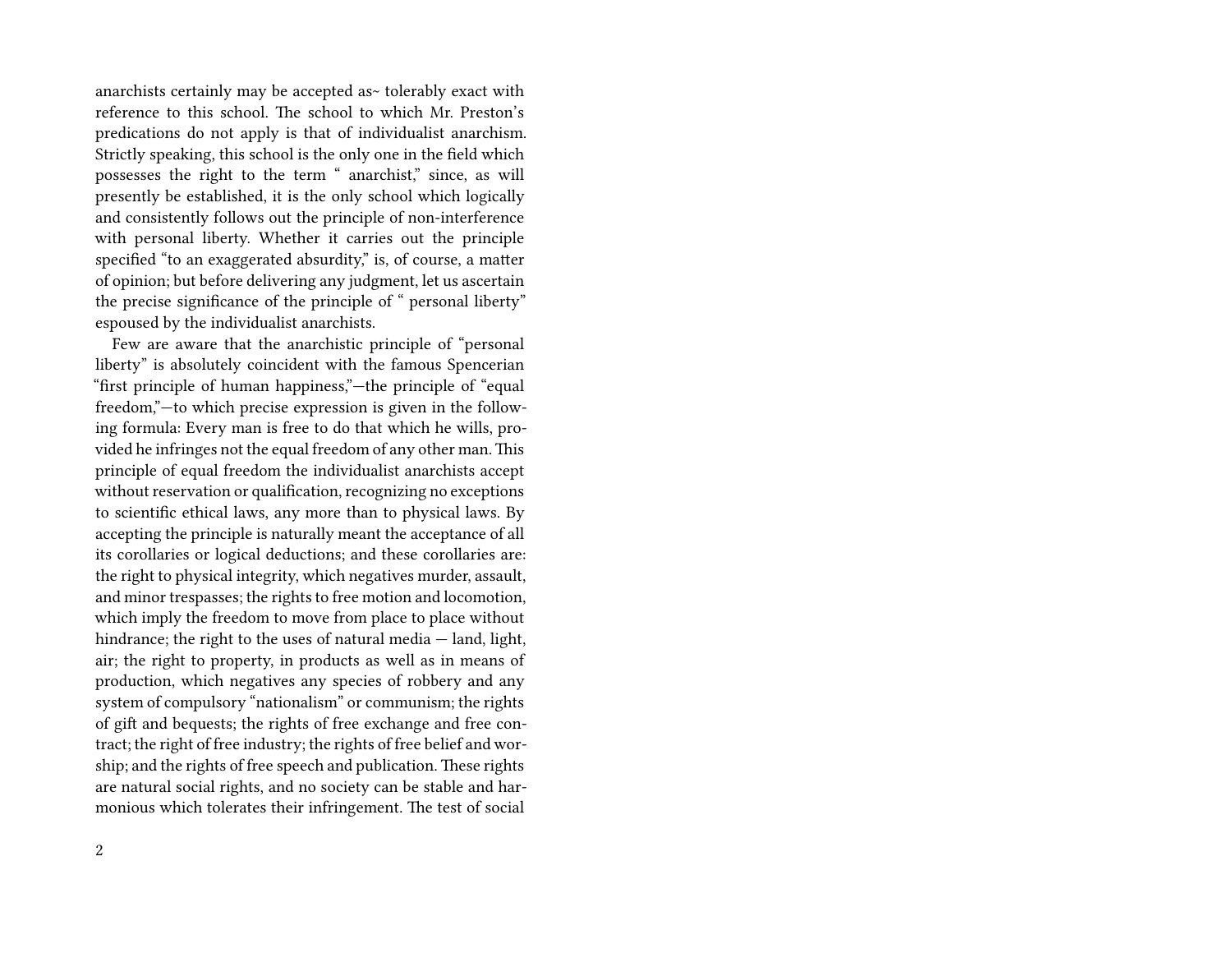progress is observance and respect of these personal rights, and not any form of government. "Crime" can mean nothing else than the violation of one or more of these positive rights; no individual who refrains from aggression or invasion of rights can possibly be criminal. Now, from this point of view let us examine the ethical character of our present political practices. It is admitted without hesitation that no individual can rationally or justly claim the right to trench upon the freedom of any one of his fellows; but it is generally assumed that a government that is, a body representing a majority of the individuals -is entitled to traverse and violate many of the rights of the individual. If the government should attempt to murder a citizen against whom no crime was alleged, it would certainly cause a revolution, it being universally felt that murder does not cease to be a crime when committed by public authorities. Yet when government breaks the law of equal freedom by taxing men against their consent, and thus denying the right to property; or when it imposes a "duty" on imports, and prohibits men from exchanging

freely with people of other lands, and thereby tramples upon the right of free exchange; or when it passes laws in restriction of banking and the issuing of circulating notes, in distinct contradiction of the rights to free industry, free exchange, and free contract; or when it compels the observance of religious holidays in spite of the right to free belief; or when it monopolizes the letter-carrying industry regardless of the prohibition of such actions by the rightful freedom of industry, the great majority of men do not dream of interposing any objection or raising the question of the ethical propriety of such conduct. In other words, the great majority of people act upon the tacit or avowed belief that there are two ethical standards, not one, and that governments are not to be judged in the same manner as individuals. That which is a crime, a punishable act, when committed by a private citizen, may be a legitimate and even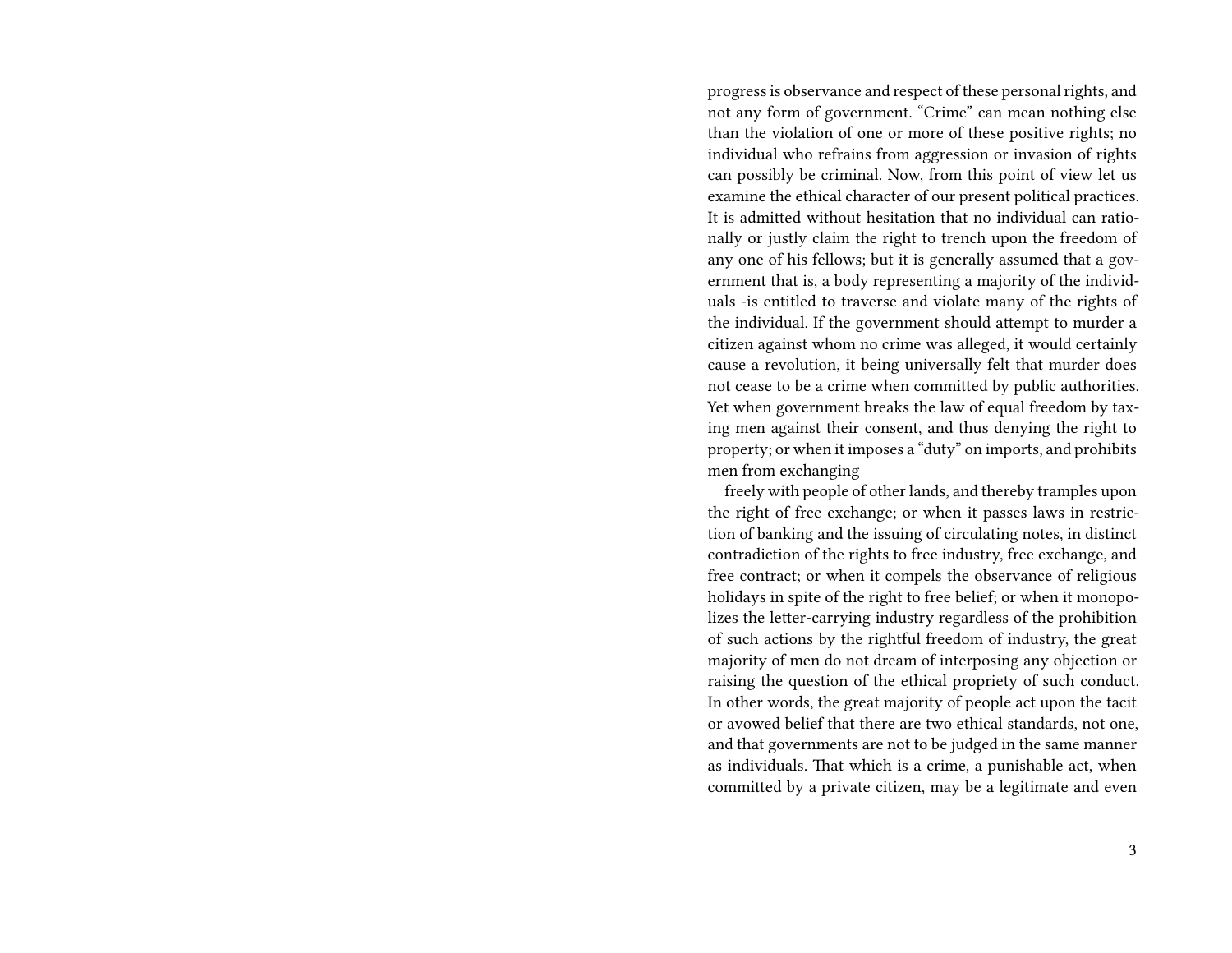praiseworthy act when done in the name of the government. Is this belief rational?

No, answers the individualist anarchist. That which the ethical law interdicts is a crime when proceeding from the government no less than when proceeding from the private citizen. This answer clearly implies more than is embraced in the position of Spencerian individualists. According to these, it is wrong for the government to assume any function save that of protecting the rights of individuals, of enforcing the corollaries of the law of equal freedom. But it is claimed that there is an ethical warrant for compelling men to support a government organized for such a purpose ; that there is an ethical warrant for compulsory taxation and for government not based on individual consent. On the other hand, the individualist anarchists maintain that a government not based on the actual consent of the governed is pure tyranny, and that compulsory taxation is robbery. To interfere with a man who acts within the limits of equal freedom, who invades no one's proper sphere, is a crime, and hence all governments resting on compulsory taxation are unethical. It is undoubtedly true that men are confronted with the necessity of providing for systematic and organized protection of their rights or freedoms; still, he who declines to accept the protection of government and to contribute toward its support, can only be said to be guilty of folly, and of folly which by no means necessarily involves the injury of his fellows; therefore there is no warrant for any interference with him.

In view of these elucidations, is it correct to assert that individualist anarchists contemplate the utter abolition of "all law and government"? The answer is, yes and no. It is important to distinguish and to bear in mind the anarchistic definitions of the terms used. If by "government" be understood voluntary cooperation for purposes of defence against aggression, then the anarchists are emphatically in favor of it. As long as anti-social feelings and tendencies exist, co-operation against invaders is a necessity. If by. "law" be understood ethical law, the law of to ignore the defensive organizations, while aggressors are to be punished and coerced, the charge of exaggerated absurdity falls to the ground.

But perhaps Mr. Preston holds that it is absurd to favor voluntary taxation, "government by actual consent," and that the attempt to carry out the law of equal freedom would be fatal to society. If so, I can only say that anarchists differ with him.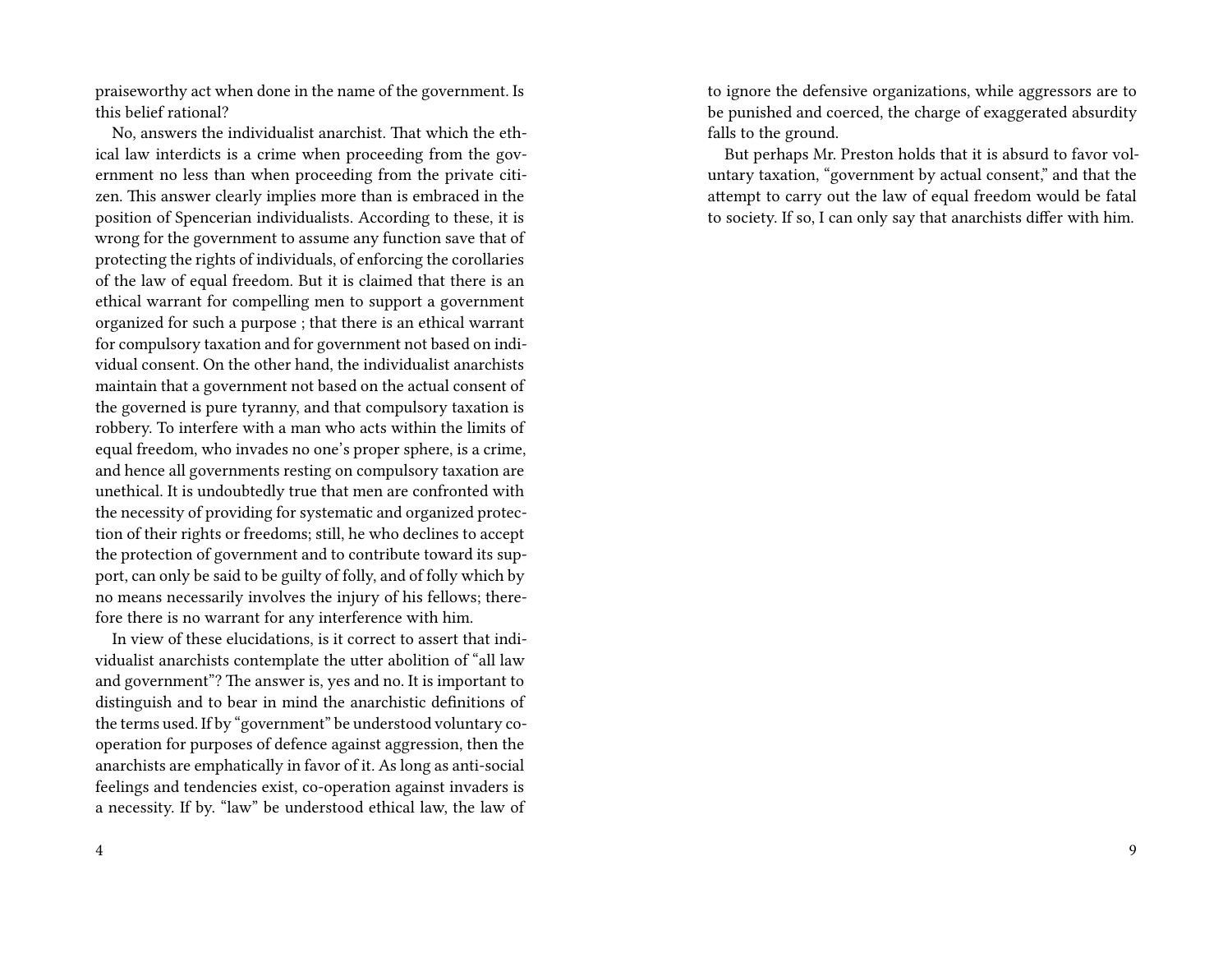pying ownership—and free credit, the demand for labor would exceed the supply, and wages would rise. Still, the individualist anarchists believe, with Mill and Cairnes, that association is to be the watchword of the future, and that future industrial relations will be prevailingly based on the co-operative principle. The talk about "communities" and "similarity of tastes," however, is as irrelevant to the industrial ideal of the individualists as it is to that of the economists named. "Theoretical anarchy may thus be defined as a state of society in which every one does as he pleases without doing wrong." No; theoretical anarchy is to be defined as a state of society in which every one is allowed to do as he pleases so long as he does not please to break the law of equal freedom. " As long as men are subject to the physical necessities of the body, … there will be a clash of material interests which requires regulation; and such regulation requires government." Defining "government" as the coercion of now invasive, " such regulation " does not require government in the opinion of the anarchists. To assert that it does, is to beg the very question at issue. Institutions to protect rights and restrain aggression are not to be confounded with government. If the institutions are formed on the voluntary principle, they are not "government." Is a fire insurance company "government"? That which is based on actual consent is not government. " The trouble with many anarchists is that they wish to bring about their system by violence," etc. This is true of the so-called communistic anarchists, who are not really entitled to the name they usurp, since they believe in compulsory communism and violate the law of equal freedom; but it is not true of the real anarchists,—the individualist anarchists, who abjure violent methods. " In theory they simply carry out to an exaggerated absurdity the doctrine of non-interference with personal liberty." It is manifest that this was written on the assumption that anarchists would not resist crime and would not undertake to enforce the law of justice or equal freedom. Since, however, as has been explained, only the inoffensive are to be allowed

social life, then the anarchists strenuously insist on its faithful observance. But if by government he meant the coercion of the non-aggressive individual, then anarchism wages eternal war upon it; if by law be meant the statutes enacted by men both ignorant and reckless of the essential conditions of social happiness, then anarchism posits "no law." Those who imagine that "the abolition of all law and government" is equivalent, in intention and fact, to the deliberate abandonment of all attempts to enforce justice and punish aggression, are betrayed into error by their definitions of the terms "law" and "government." In proclaiming the sovereignty of the individual, the anarchist demands for him the full enjoyment of every liberty except the liberty to trespass. In other words, the anarchist contends for equal liberty, and wants every individual to count for one and no more than one. Invasion of rights he would punish, and he would co-operate voluntarily with his fellows for this as for numerous other purposes. But he would not coerce non-invasive citizens into co-operation of any kind. While, if left free, men's self-interest, as well as their love of fair play, will prompt them to co-operate in the organization of protection against crime, there is no ethical warrant for compelling men to belong to any defensive or insurance associations. The anarchist thus upholds the right of the non—aggressive individual to "ignore the state."

Two considerations have to be emphasized before proceeding to review and meet Mr. Preston's criticisms seriatim. In the first place, the anarchists do not expect to obtain golden conduct out of leaden instincts, and to realize the perfect political system under conditions so unfavorable as those of to-day. The fundamental question of voluntary taxation is not with them at present a question of practical politics, but one of scientific politics, or rather of ethical and social science. They believe, with Spencer, that "an ideal, far in advance of practicability though it may be, is always needful for right guidance." They are not impatient, and are satisfied with slow and gradual progress; but